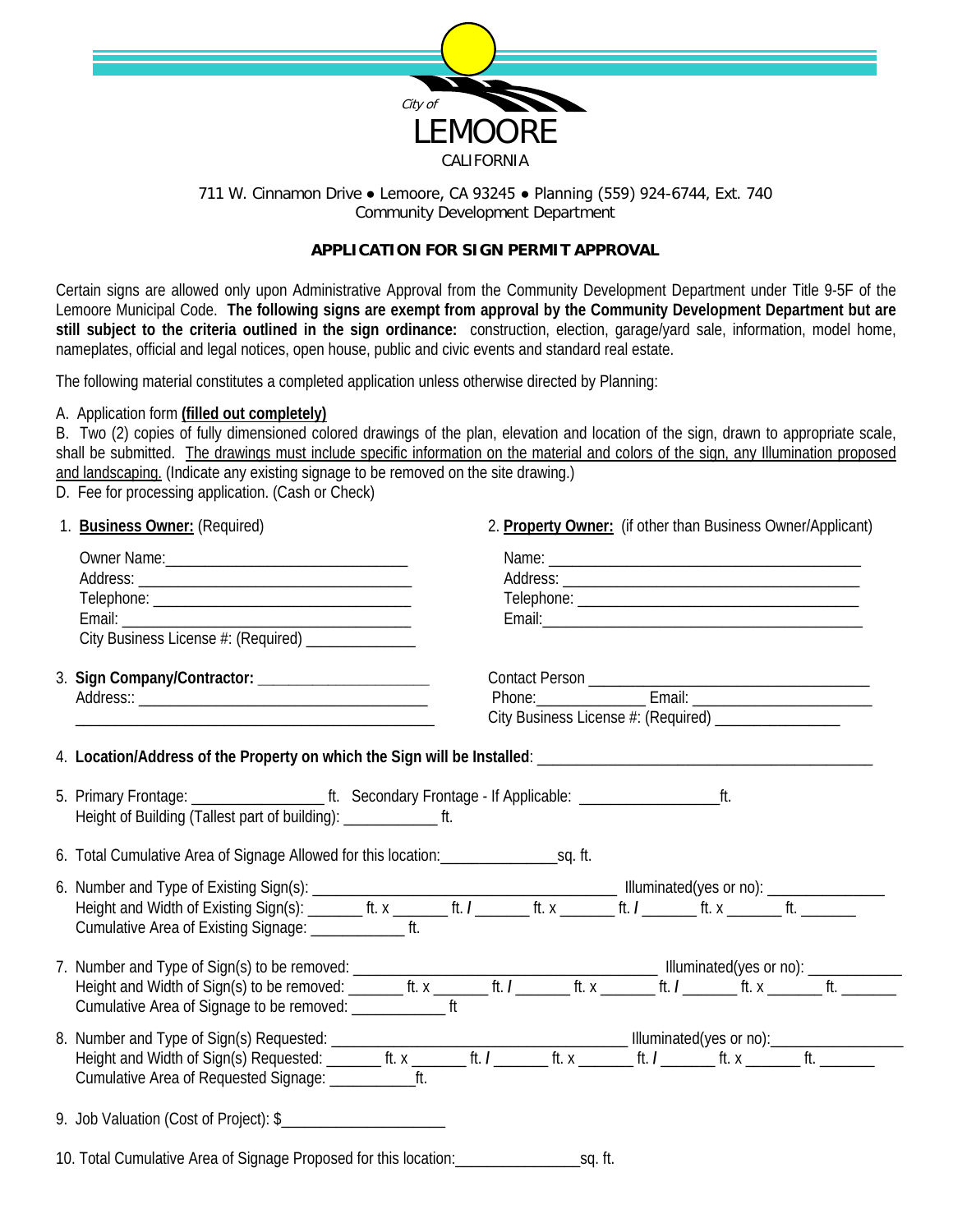**I certify that the information provided on this form is true and correct and contains all the proposed work being done on the site. I understand that should I modify or add to the work described herein, I may have to submit a new application if the tasks are not exempt from City approval. I further understand that if I have a previous Sign approval for this site, I agree to rescind the approval with this signature.**

| 10.<br>– Rus<br>()wner/Annlican<br>- 51 L L |  |
|---------------------------------------------|--|
| Drint<br>w                                  |  |
|                                             |  |

#### 11. **Property Owner Signature:\_\_\_\_\_\_\_\_\_\_\_\_\_\_\_\_\_\_\_\_\_\_\_\_\_\_\_\_\_\_\_\_\_\_\_\_\_\_\_\_\_ Date:\_\_\_\_\_\_\_\_\_\_\_\_\_\_\_\_\_\_\_\_\_\_\_\_\_\_\_\_\_\_\_\_\_\_\_** (Required, if other than Business Owner/Applicant) Print Name:\_\_\_\_\_\_\_\_\_\_\_\_\_\_\_\_\_\_\_\_\_\_\_\_\_\_\_\_\_\_\_\_\_\_\_\_\_\_\_\_\_\_\_\_\_\_\_\_\_\_\_\_\_\_

#### **9-5F-2: ADMINISTRATIVE PROVISIONS:**

This section describes the administrative provisions for signage regulation, including permit requirements and review procedures, policies for review of signs, signs exempt from permit requirements, and prohibited signs.

**A. Permit Required:** The following permits or entitlements shall be required for signs:

 1. Zoning Clearance Required: Zoning clearance shall be required for all permanent signs (building-attached, freestanding, and highway oriented) prior to erection, relocation, alteration, or replacement of a sign, unless otherwise exempted by this article. Zoning clearance is conducted as part of the review of the building permit as provided in section [9-2B-3,](https://codelibrary.amlegal.com/codes/lemooreca/latest/lemoore_ca/0-0-0-7517#JD_9-2B-3) "Zoning Clearance", of this title. No planning approvals shall be required for general maintenance of existing conforming signs or the replacement of a conforming sign face (including message) when the area of the sign is not being changed and a building permit is not required (e.g., the replacement of a sign face on a legal conforming sign). A sign permit is also not required for the establishment of temporary signs; however, such signs shall be consistent with the development standards and time duration limits established in this article.

 2. Sign Program: A sign program shall be required for all new multi-tenant shopping centers, office parks, and other multi- tenant, mixed use, or otherwise integrated developments of three (3) or more separate tenants/uses that share buildings, public spaces, landscape, and/or parking facilities. A sign program provides a process for the city's review of, and decisions related to, requests for signs for multi-tenant projects. The intent of a sign program is to establish a shared sign design or theme that to which all future tenants must adhere. The process for application, review, and decision regarding a sign program shall be as established in section 9-2B-13, "Sign Program", of this title.

 3. Highway Oriented Sign Permit: A highway oriented sign permit shall be required for all highway oriented signs as provided in this article. The process for application, review, and decision regarding a highway oriented sign permit shall be as established in section [9-](https://codelibrary.amlegal.com/codes/lemooreca/latest/lemoore_ca/0-0-0-7719#JD_9-2B-18) [2B-18,](https://codelibrary.amlegal.com/codes/lemooreca/latest/lemoore_ca/0-0-0-7719#JD_9-2B-18) "Highway Oriented Sign Permit", of this title.

 4. Variances: Applications for a variance from the terms of this article shall be reviewed according to the variance procedures set forth in section [9-2B-16,](https://codelibrary.amlegal.com/codes/lemooreca/latest/lemoore_ca/0-0-0-7697#JD_9-2B-16) "Variance", of this title.

**B. Policies For Signage Regulations:** The following policies regarding signage in the city are established:

 1. Regulatory Interpretations: The requirements of this article shall not be interpreted to nullify any easements, covenants, or other private agreements that provide for more restrictive sign regulations than are required by this article.

 2. Message Neutrality: It is the city's policy and intent to regulate both commercial and noncommercial signs in a viewpoint neutral and/or content neutral manner. The message of the sign shall not be reviewed except to the minimum extent necessary to identify the type of sign.

 3. Message Substitution: Subject to the property owner's consent, a noncommercial message of any type may be substituted in whole or in part for the message displayed on any sign for which the sign structure or mounting device is authorized pursuant to this article, without consideration of message content. Such substitution of message may be made without any additional approval or permitting. The purpose of this requirement is to prevent any inadvertent favoring of commercial speech over noncommercial speech, or favoring of any particular noncommercial message over any other noncommercial message. In addition, any on site commercial message may be substituted, in whole or in part, for any other on site commercial message, provided that the sign structure or mounting device is authorized pursuant to this article, without consideration of message content. This requirement does not create a right to increase the total amount of signage on a parcel, lot, or land; does not affect the requirement that a sign structure or mounting device be properly permitted; does not allow a change in the physical structure of a sign or its mounting device; and does not allow for the substitution of an off site commercial message in the place of an on site commercial or noncommercial message.

 4. On Site/Off Site Distinction: Within this article, the distinction between on site and off site signs applies only to commercial messages.

5. General Prohibition: Permanent signs not expressly permitted by this article are prohibited.

 6. Exceptions To Limitations: Any exception to the limitations listed herein shall require a variance pursuant to section [9-2B-16,](https://codelibrary.amlegal.com/codes/lemooreca/latest/lemoore_ca/0-0-0-7697#JD_9-2B-16)  "Variance", of this title. However, consideration of the variance request shall not evaluate the message or graphic design of the sign.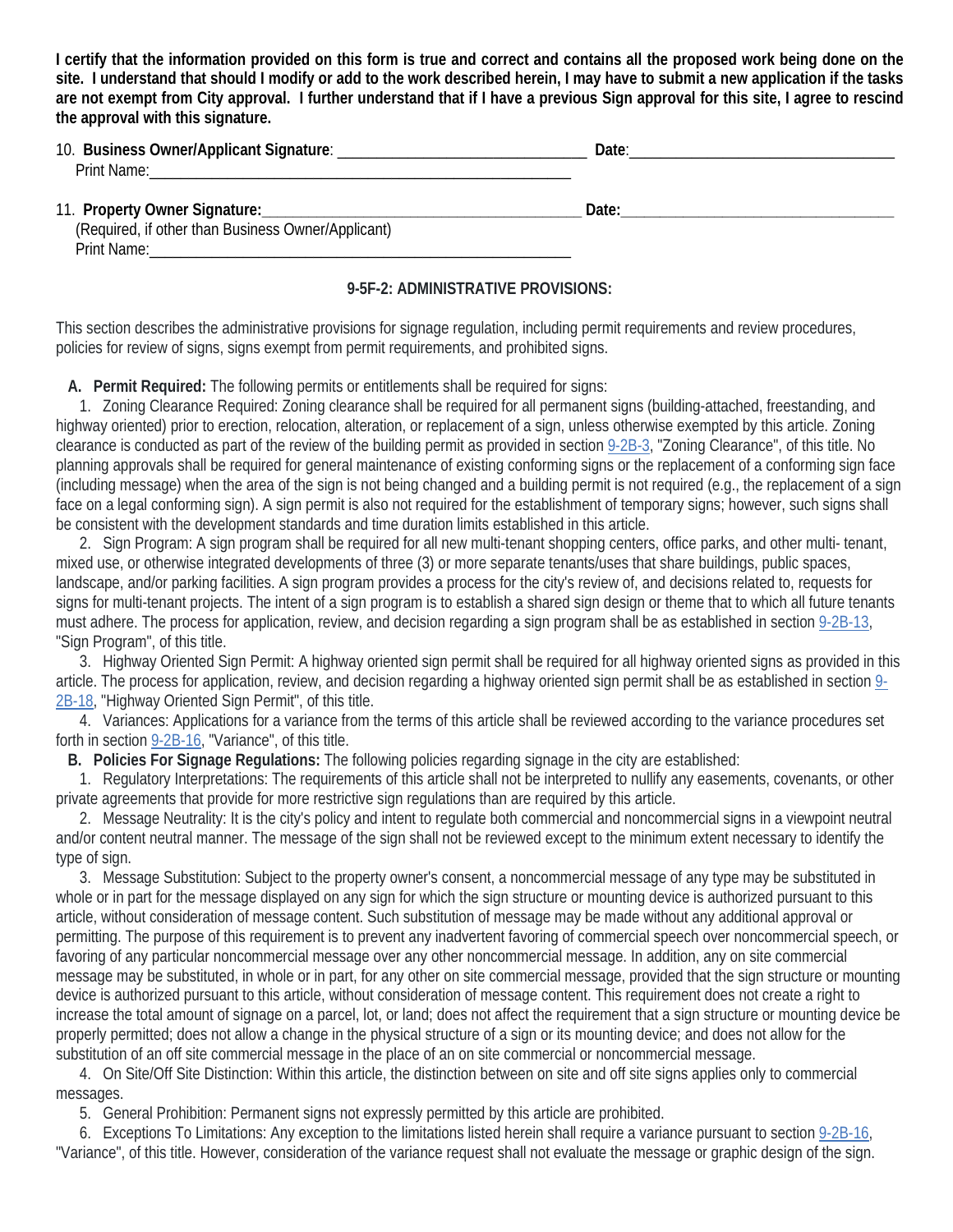7. Indecent Or Obscene Matter: To the extent allowed by law, signs with any statements or words of an obscene, indecent, or immoral character, or any picture or illustration of any human figure in such detail as to offend public morals or decency, or any other matter or thing of an obscene, indecent, or immoral character shall be prohibited.

 **C. Exemptions From Permit Requirements:** The following sign types are expressly exempted from the permit requirements of this article but still must satisfy any and all other applicable permit requirements when necessary (e.g., building, electrical, plumbing, grading, encroachment):

1. Exempt Signs Without Limitations: The following signs are exempt from sign permit and city review requirements:

a. Change of copy that does not alter the size, location, or illumination of a conforming sign.

b. All devices which are excluded from the definition of a "sign" as set forth in this title.

 c. Official traffic signs or other municipal governmental signs, legal notices, advertisements prescribed by law and placed by governmental entities, and signs indicating the location of buried utility lines or any notice posted by a governmental officer in the scope of his or her duties.

 d. Direction, warning, or information signs or structures required or authorized by law, or by federal, state, county, or city authority, including, but not limited to, traffic control signs (e.g., stop, yield), highway route number signs, and construction zone signs.

e. Noncommercial utility company signs identifying cables, conduits, and dangerous situations.

 f. Street address signs on buildings and building identification signs consistent with the city adopted building code or relevant provisions of the city municipal code. Notwithstanding anything in this section, street address signs may be illuminated and may contain reflective paint or material.

g. Tablets and plaques, installed by the city or a historical organization, including names of buildings and date of erection.

h. Signs and advertising for the California state lottery as authorized by California Government Code section 8880 et seq.

i. Gas pricing signs, as required by State law, which identify the brand, types, octane rating, etc., of gasoline for sale within the

Cit[y1](https://codelibrary.amlegal.com/codes/lemooreca/latest/lemoore_ca/0-0-0-9692#foot-41-1) . This does not limit the approval and design requirement for permanent or temporary placement and approval provisions listed herein.

 j. Signs on vehicles and vessels, including license plates, license plate frames, registration insignia, noncommercial messages, messages relating to the business for which the vehicle or vessel is an instrument or tool (not including general advertising, such as mobile billboards), and messages relating to the proposed sale, lease, or exchange of the vehicle or vessel. (Ord. 2013-05, 2-6-2014)

 2. Exempt Signs With Limitations: The following signs are exempt from sign permit and City review, provided that they meet the size, height, duration, and/or maximum number limitations listed:

- a. Window signs in conformity with this article.
- b. Temporary signs in conformity with this article.
- c. Flags, provided they meet the requirements in subsection 9-5F-4B10 of this article. (Ord. 2017-06, 5-16-2017)

 d. Signs on property undergoing construction or remodeling not exceeding thirty two (32) square feet each in area and limited to one (1) sign for each street frontage. Such signs shall not be illuminated. Such signs shall be removed within thirty (30) days of the earliest of the following events: final building inspection approval, issuance of a valid certificate of occupancy, opening for business to the public, or expiration of the building permit.

e. Signs on property for sale, lease, or rental as follows:

 (1) On residential property, one (1) sign not exceeding eight (8) square feet and not exceeding a height of five feet (5'). On weekends and holidays, up to four (4) signs to direct traffic to the subject property are allowed, provided each sign does not exceed eight (8) square feet in area and three and one-half feet (3 ½ ) in height. A sign shall not be placed on the sidewalk or street or where it creates a safety hazard. The sign shall not be illuminated.

 (2) On nonresidential, downtown, and mixed use property, one (1) sign per street frontage, not exceeding thirty (30) square feet in area or ten feet (10') in height. The sign shall not be illuminated.

 f. Signs on property where there is a garage, yard, or estate sale taking place. Such signs may be posted for no more than forty eight (48) hours and must be removed at the end of the sale. A maximum of six (6) square feet is allowed per sign. For further information, see section [3-8-4,](https://codelibrary.amlegal.com/codes/lemooreca/latest/lemoore_ca/0-0-0-1774#JD_3-8-4) "Advertising Signs", of the Municipal Code.

 g. On site directional signs, such as exit, entrance, or other on site traffic directional signs. The maximum height of any directional sign shall be forty two inches (42") and the maximum size shall be six (6) square feet. No advertising or message other than for traffic direction shall be displayed.

h. Noncommercial signs, as defined in this Code, consistent with the following requirements:

 (1) Six (6) square feet of signage, set back at least five feet (5') from the public right-of-way and not projecting above the roofline of any structure.

 (2) During the time period beginning ninety (90) days before a special, general, or primary election and ending three (3) weeks after such election, the total allowed sign area for noncommercial signs may be increased by an additional thirty (30) square feet in area (for a total of 36 square feet). The same setback and height restrictions listed above shall apply to this additional area. (Ord. 2013-05, 2- 6-2014)